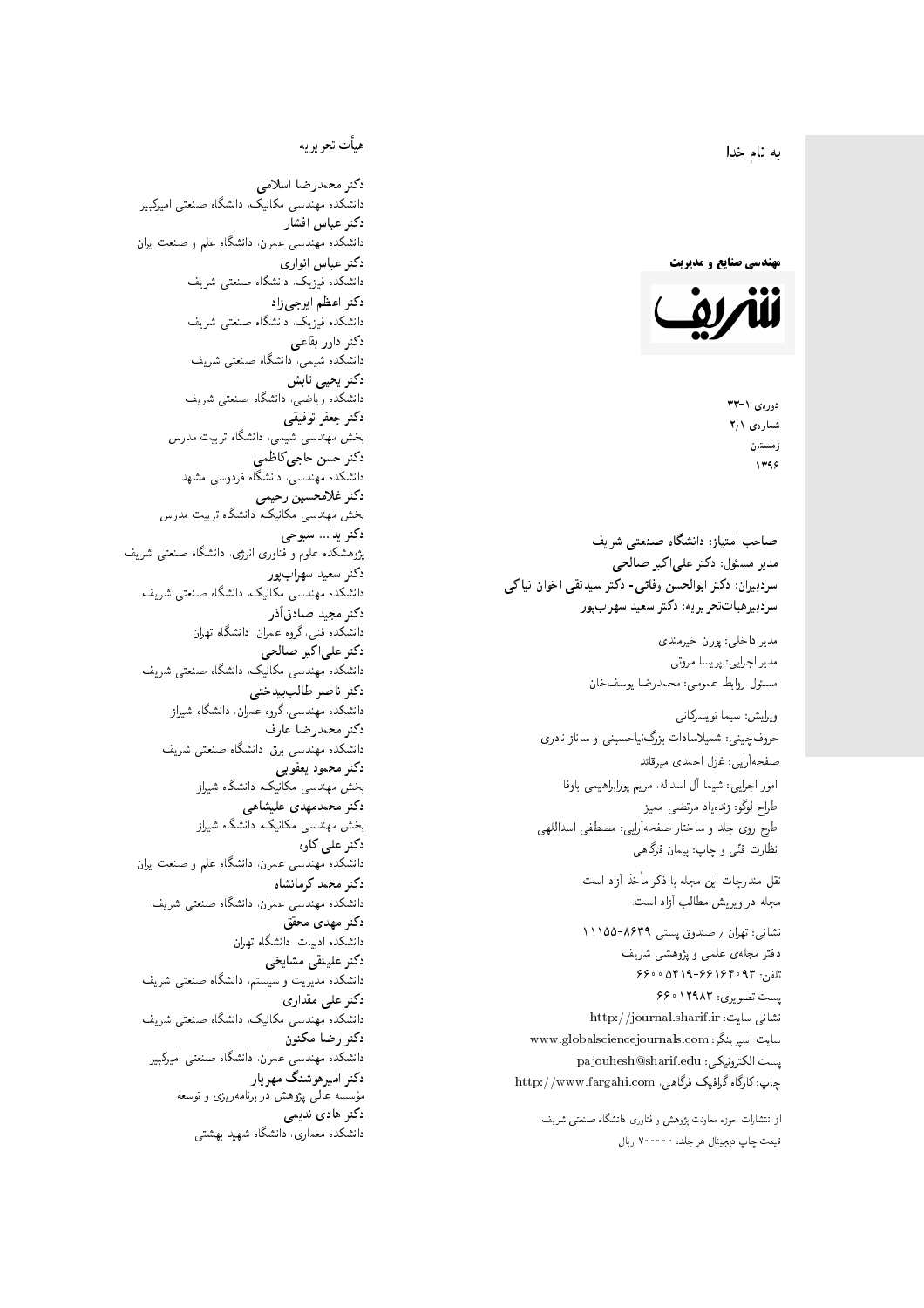#### **هیات تحریریهی تخصصی**

• سردبیر تخصصی: دکتر سید تقی اخوان نیاکی دانشکدهی مهندسی صنایع ــ دانشگاه صنعتی شریف دكتر امير البدوي دانشکده<mark>ی فنبی، بخش مهندسی صنایع ـ دانشگاه تربیت م</mark>درس دكتر محمدرضا امين ناصري دانشکدهی فنبی، بخش مهندسی صنایع – دانشگاه تربیت مدرس دکتر رضا توکلی مقدم دانشکدهی فنبی،گروه مهندسی صنایع <mark>– دانشگاه تهران</mark>

دكتر فريبرز جولاي دانشکده،ی فنی،گروه مهندسی صنایع \_ دانشگاه تهران دكتر سيدحسامالدين ذگردي

دانشکدهی فنبی، بخش مهندسی صنایع ــ دانشگاه تربیت مدرس

دكتر مهران سپهري دانشکدهی مدیریت و اقتصاد \_ دانشگاه صنعتبی شریف

دکتر محمد سعیدی مهرآباد دانشکدهی مهندسی صنایع ــ دانشگاه علم و صنعت ایران

دكتر هاشم محلوجي دانشکدهی مهندسی صنایع ــ دانشگاه صنعتی شریف

دكتر منوچهر نجمي دانشکدهی مدیریت و اقتصاد \_ دانشگاه صنعتبی شریف

> هيأت مشاوران دكتر محمدعلى أزاده دانشکدهی مهندسی صنایع ــ دانشگاه تهران

دكتر محمدعلى بهشتى نيا دانشکدهی مهندسی صنایع ــ دانشگاه سمنان

دكتر مهدى بشيرى دانشکدهی مهندسی صنایع ــ دانشگاه شاهد

دکتر محمدمهدی بایدار دانشکدهی مهندسی صنایع ــ دانشگاه نوشیروانی بابل

دكتر سيد حميدرضا پسنديده دانشکده،ی مهندسی صنایع ــ دانشگاه خوارزمی دكتر محمدعلى پيرايش نقاب

دانشکده،ی مهندسی صنایع ــ دانشگاه فردوسی مشهد

دکتر مصطفى جهانگشايي دانشکدهی مهندسی صنایع ــ دانشگاه ارومیه

دكتر مريم حامدى دانشکدهی مهندسی صنایع ــ دانشگاه پیام نور اصفهان دکتر سید جواد حسینی نژاد دانشکدهی مهندسی صنایع ـ دانشگاه صنعتی خواجه نصیرالدین طوسی دکتر حسن خادمی زارع دانشکدهی مهندسی صنایع ــ دانشگاه یزد دكتر مجيد رفيعي دانشکدهی مهندسی صنایع ــ دانشگاه صنعتی شریف دكتر زين|لعابدين رحماني دانشکدهی مدیریت ــ دانشگاه پیام نور واحد ساری دکتر ابراهیم رضایی نیک دانشکدهی مهندسی صنایع ــ موسسه عالمی سجاد دكتر أرش زارع طلب دانشکدهی مهندسی صنایع ــ دانشگاه صنعتی امیرکبیر دكتر رضا سميعزاده دانشکدهی مهندسی صنایع ــ دانشگاه الزهرا دكتر مانى شريفى دانشکدهی مهندسی صنایع ــ دانشگاه آزاد اسلامی واحد قزوین دکتر داود شیشهبری دانشکده، مهندسی صنایع ــ دانشگاه یزد دكتر راشد صحرائيان دانشکدهی مهندسی صنایع ــ دانشگاه شاهد دكتر هاشم عمراني دانشکدهی مهندسی صنایع ــ دانشگاه صنعتی ارومیه دكتر سعيده غلامى دانشکده ی مهندسی صنایع ـ دانشگاه صنعتی خواجه نصیرالدین طوسی دكتر مجيد فتحيان دانشکدهی مهندسی صنایع ــ دانشگاه علم و صنعت دكتر محمدعلى فرقاني دانشکدهی فنی و مهندسی \_ دانشگاه باهنر کرمان دكتر ابوالفضل كاظمى دانشکدهی مهندسی صنایع ــ دانشگاه آزاد اسلامی واحد قزوین دکتر علمی مروتبی شریفآبادی دانشکدهی مهندسی صنایع ــ دانشگاه یزد دكتر حميدرضا نويدي دانشکدهی مهندسی علومپایه ــ دانشگاه شاهد دكتر سعيد يعقوبي دانشکدهی مهندسی صنایع ــ دانشگاه علم و صنعت

للمريف

**مهندسی صنایع و مدیریت**